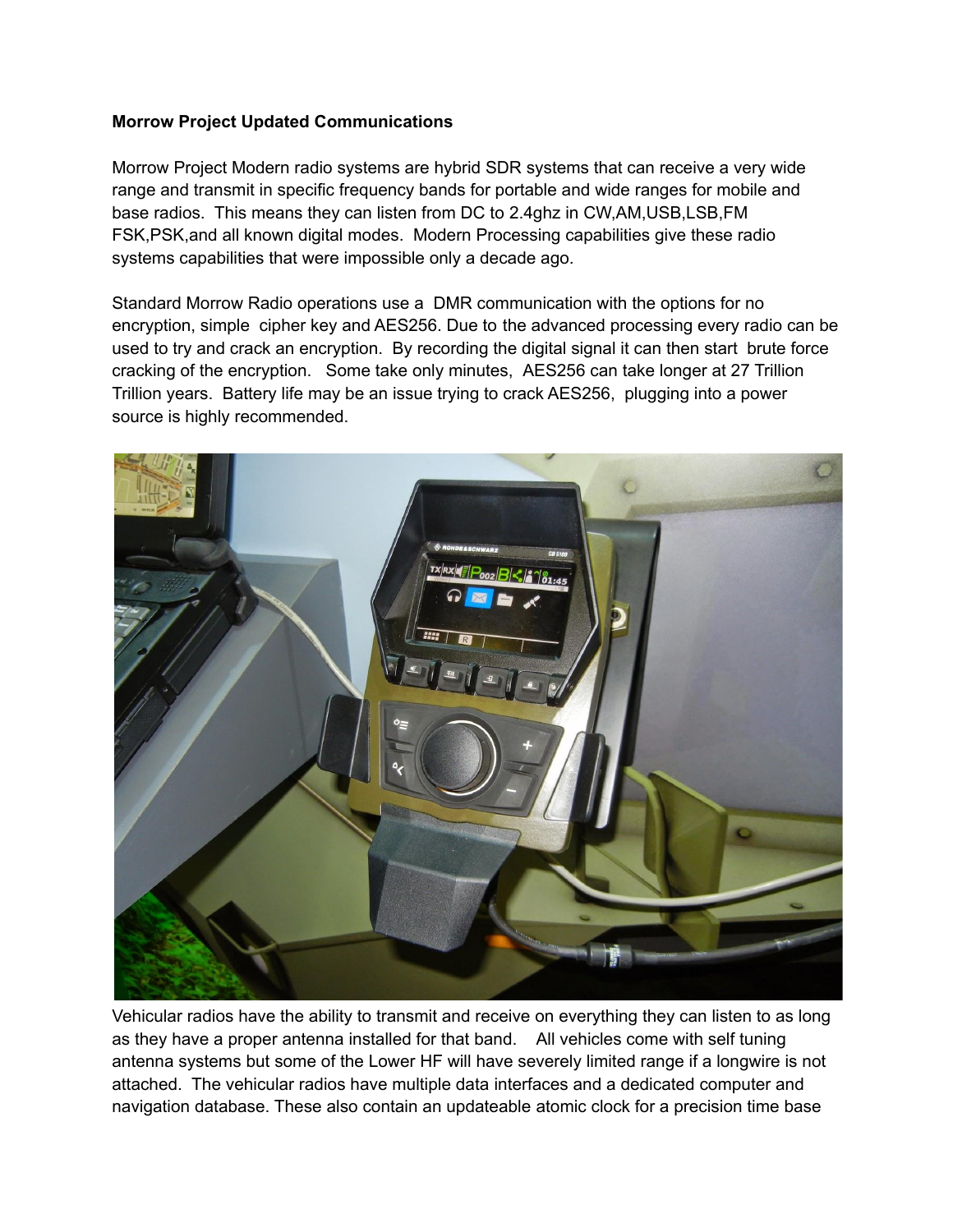for portable navigation enhancement. Data connections to vehicular nav displays as well as project computing devices are available. Multiple control heads are available so that comms can be handled by multiple operators. Multi band operation is possible on up to 4 simultaneous bands.

Each radio can also act as a repeater to extend radio operation range. Portables can even be turned on in a repeater mode so that a chain of teams can stay in communication well past the operational range maximums of 10Km from mobile to handheld and 5K range handheld to handheld. Mobile to Mobile is possible to have about 25Km range with a base station set up on a hill with the portable tower erected to extend up to 100km range. Data can also be repeated along this path, location finding ceases to function in this mode.

# **LOCATION REPORTING**



A notable feature of all Morrow Radio gear is the inclusion of gyroscopic dead reckoning hardware that can get updates from the vehicles that use a far more advanced dead reckoning navigation location system that is also updatable by celestial measurement. By using modern super fast processors and precision time clocks a single vehicle with the standard 4 antenna array can get an instant heading from a radio transmission. And then

send a quick timing message to measure distance. This can get within a 30 meter radius accuracy when the portable radio is within a 1500 to 2000 meter distance. Accuracy starts to suffer at a rate of 2 meters per 100 meters distance increase. When two stations are available and their positions known then the radio network can use timing principals that are found in GPS and LORAN systems to measure distance and bearing from the two fixed locations to get a 10 meter radius accuracy up to 5Km with a degrading accuracy as distance increases.

This data is not accurate enough for surveys of land plots but for tactical awareness it can significantly reduce the search radius to find a injured person or travel to a waypoint. If a portable radio is on a known map point they can be updated to a corrected position and then the accuracy is back to normal for d100 minutes before it starts to drift at 1M per minute until it is a max accuracy of 100 meters. The portable can update their data from the stored USGS maps or the mobile or base stations can update that units information based on a report.

More fixed locations with correct locations stored increase accuracy. Data packets are sent regularly from radio to radio but can be changed to tactical mode when they are only sent when the user keys the mic. This allows a team member sneaking up on a position to silently key the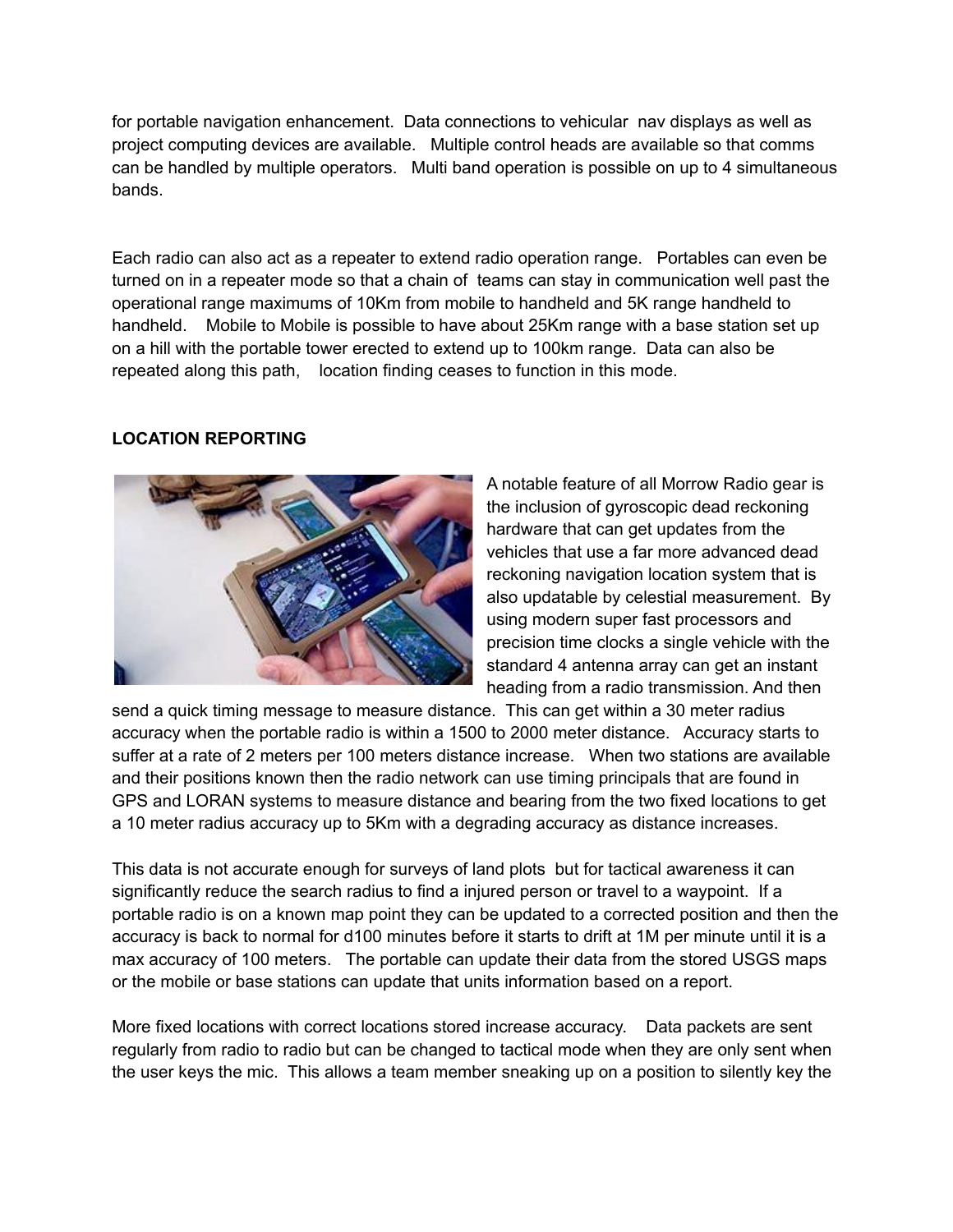radio to send an updated position. In this mode updates sent to the radio are completely silent and do not light the screen or notifications.

## **SATELLITE DATA LINKING**



Any base station or mobile radio can be interfaced to one of two high power satellite communication arrays to allow over the horizon communication as well as global communication. The optional SATCOM kits have two operational modes, Turnstile non pointing for LEO communications and self aiming and setup suitcase dish systems that can utilize Geostationary and slow moving high altitude communication options. Inputting a TLES (Two line Element Set) will enable the system to communicate to the location hardware and get the dish pointed where the satellite should be and then start searching for a signal and lock on.

### Example TLE data below….

```
ISS (ZARYA)
1 25544U 98067A 08264.51782528 -.00002182 00000-0 -11606-4 0 2927
2 25544 51.6416 247.4627 0006703 130.5360 325.0288 15.72125391563537
```
Once linked into a base or mobile radio all other radios in the network have the ability to use the communication pathways established if authorized from the operator control panel any time after linking.

There is a secondary mode that the SATCOM kits can use but they require to be vehicle powered as it will require very high power for operation and requires the optional SKWV-3M 3 meter dish to be mounted in place of the standard 1 meter dish. When enabled and placed in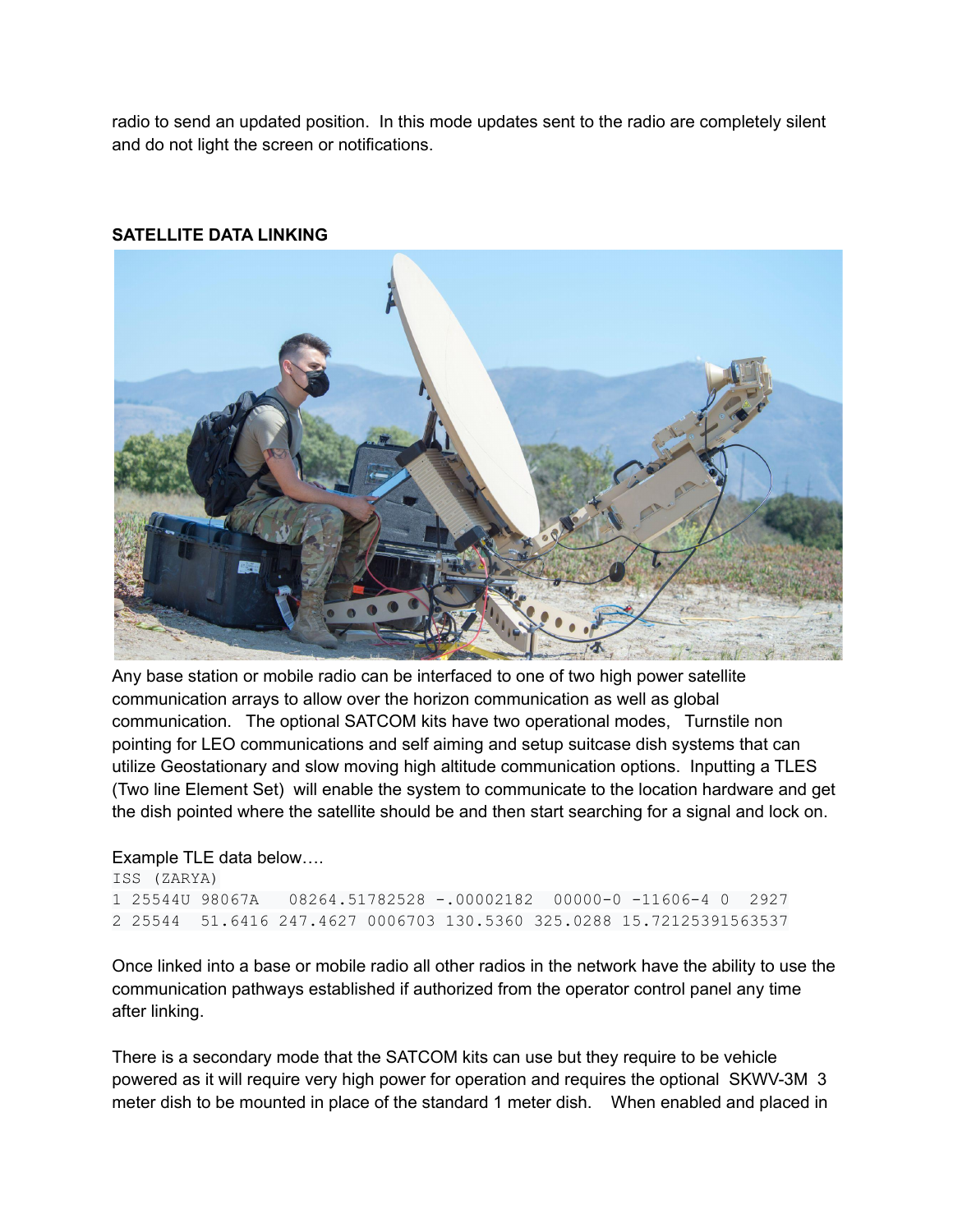a high location such as on top of the vehicle and has a clear unobstructed view of the sky for 20 degrees in the desired direction, SKYWAVE operation can bounce signals off of the troposphere and achieve about 300-800Km communications point to point at stationary locations. This mode of operation is dependent on weather and time of day. Sporadic E propagation events can disrupt communications for extended periods of time as well as minor solar storms. If the sun is within 10 degrees of the aiming point communications will cease until the sun travels out of the window. Skywave communications can vary by frequency, and can experience fading. WARNING: keep all personnel clear of a 20 degree window in front of the dish very high RF levels are present when transmitting and severe RF burns can and will happen.

### **Stand alone portable Repeater kits**



Portable field repeaters that can be deployed at optimal locations can significantly increase the communication operational theater size. Each repeater if located 100 feet above the surrounding area will extend communications in a 100 Km circle around the repeater ( terrain can reduce this in some directions.) These repeaters, if precisely positioned and then programmed with their location, will also serve as location reporting base stations and further increase accuracy and range of equipment location reporting and calculation capabilities.

Each repeater station is self contained and can run for 3 days without sunlight to recharge it. More if put into a low power mode where location reporting assistance and telemetry is disabled. If discharged it will take 2 hours of sunlight to gain enough battery to operate normally. The system can run 100% on solar but a dead battery takes extra power draw to return to normal operation. Weather sealed and rugged, these can withstand extended and even permanent deployment.

### **Advanced Tactical Awareness System**

All radios, Navigation systems and tactical computers can utilize the Morrow Tactical awareness system. This system produces an operation map with all team members visible at all times and can show information such as waypoints and marked items. If a patrol finds an interesting item they can mark it with notes and all other team members can see it's location and the notes. Even photographs can be uploaded via the system for detailed reports. Tactical